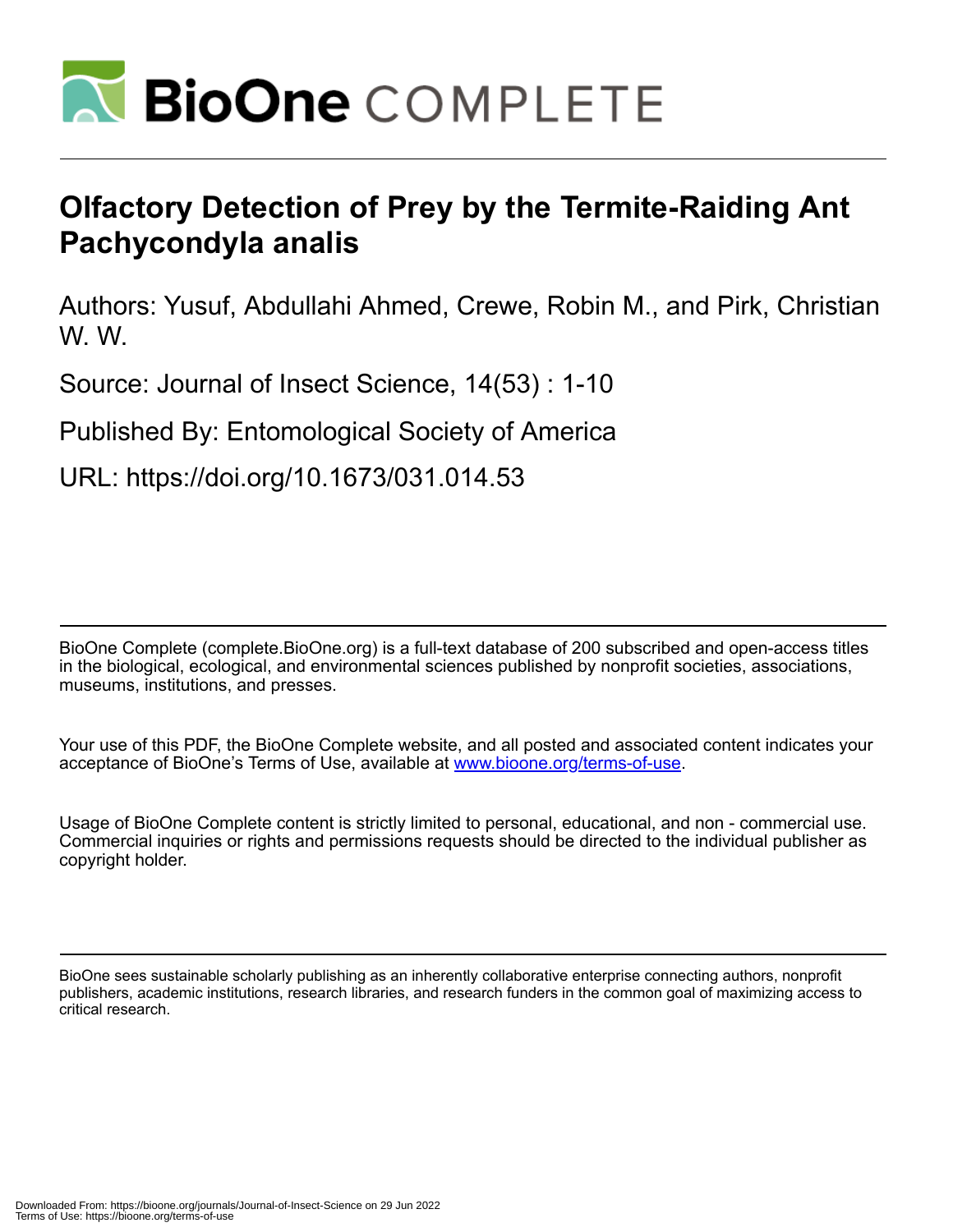

## **Olfactory detection of prey by the termite-raiding ant**  *Pachycondyla analis*

Abdullahi Ahmed Yusuf<sup>1,2a</sup>, Robin M. Crewe<sup>1</sup>, Christian W. W. Pirk<sup>1</sup>

<sup>1</sup>Social Insects Research Group, Department of Zoology and Entomology, University of Pretoria, Private Bag X20, Hatfield 0028 Pretoria, Republic of South Africa 2 *icipe*, P. O. Box 30772-00100 GPO Nairobi, Kenya

### **Abstract**

The African termite-raiding ant *Pachycondyla analis* Latreille (Hymenoptera: Formicidae) organizes group raids on termites of the sub-family Macrotermitinae. Termites and ants occupy and share similar habitats, resulting in a co-evolutionary arms race between termites as prey and ants as predators. The present study explored whether *P. analis* uses semiochemical signaling cues to detect potential termite prey prior to and during raids. Ants' responses to odors emitted from termites alone, termite gallery soil, and termites inside their galleries were tested using Y-tube olfactometer assays. The results showed that *P. analis* detected odors of termites and those of their galleries, and odors from termites inside their galleries were more attractive to both minor and major ant workers than odors from termites alone. The composition of these odor sources was identified using gas chromatography-mass spectrometry analysis. While the odors from termite gallery soils were compositionally richer (containing 13 compounds rather than nine from termites alone), those from the termites alone were quantitatively richer, releasing about six times more odors than gallery soil. Most of the compounds in the odor profiles were identified as hydrocarbons. Naphthalene, previously identified as an insect repellent, was also identified as a component of the odors from the gallery soil. These results demonstrate that odors play an important role in prey detection by *P. analis*.

**Keywords:** Matabele ants, *Megaponera foetens*, odors, olfactory cues, Ponerine ant, termite gallery soil **Correspondence** a aayusuf@zoology.up.ac.za or

**Editor:** Jurgen Ziesmann was editor of this paper.

**Received:** 25 June 2012 **Accepted:** 12 November 2012 **Published:** 19 April 2014

**Copyright:** This is an open access paper. We use the Creative Commons Attribution 3.0 license that permits unrestricted use, provided that the paper is properly attributed.

**ISSN:** 1536-2442 | Vol. 14, Number 53

#### **Cite this paper as:**

Yusuf AA, Crewe RM, Pirk CWW. 2014. Olfactory detection of prey by the termite-raiding ant *Pachycondyla analis*. *Journal of Insect Science* 14(53). Available online: http://www.insectscience.org/14.53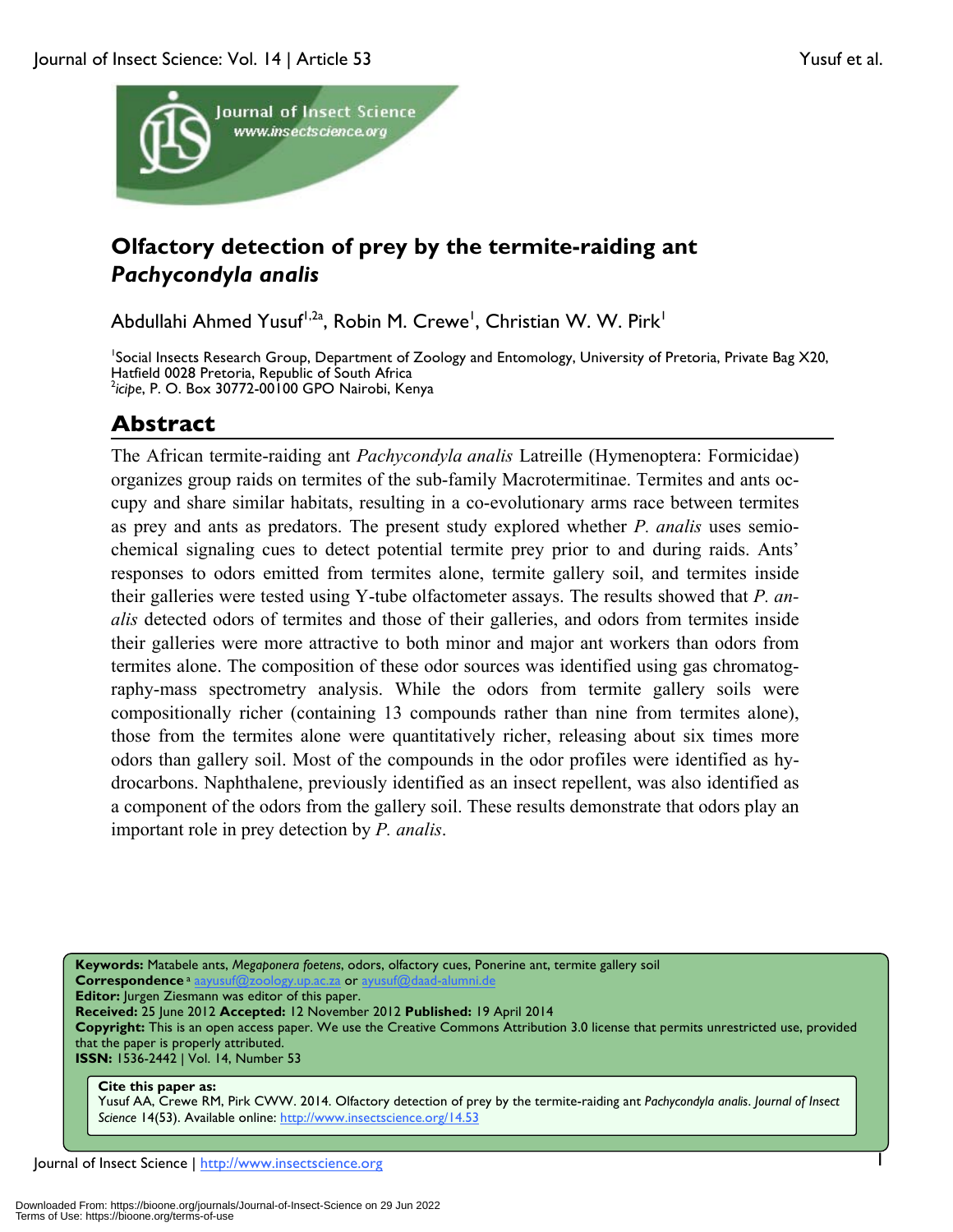#### **Introduction**

Ants are the greatest predators of termites worldwide (Hölldobler and Wilson 1990). Ants and termites share the same habitats and are abundant in terms of biomass and density (Fujiwara-Tsujii et al. 2006). During their 100 million years of coexistence, some species of ants and termites have engaged in a coevolutionary arms race, with ants developing several predatory tactics and termites defending themselves (Deligne et al. 1981; Mill 1983; Hölldobler and Wilson 1990). Despite these counteracting strategies from termites, most ant-termite interactions are antagonistic, and the well-armed ants tend to win battles against the soft-bodied termites. Among ants there are specialist as well as opportunistic predators of termites. Ants that prey opportunistically on termites belong to two of the largest genera, *Pheidole* spp. and *Camponotus* spp. (Hölldobler and Wilson 1990). The most specialized predatory ant species are concentrated in the sub-families Ponerinae and Myrmicinae (Lévieux 1966; Maschwitz and Mühlenberg 1975; Longhurst et al. 1978, 1979; Maschwitz and Schönegge 1983; Lepage 1984; Corbara and Dejean 2000).

A large amount of energy and time is used by virtually all animals in searching for food, regardless of social organization (Bell 1991). For a colony of ants, foraging is energetically expensive but ultimately pays off with an increase in the probability of retrieving more food items (Lighton et al. 1987). In ants, scouts have the ability to learn and recognize prey characteristics such as spatial distribution and availability (Hölldobler and Wilson 1990; Schatz et al. 1999) or specific odors or kairomones (Durou et al. 2000). This has potential to increase ants' foraging efficiency if scouts are able to recruit nest mates to the sites of prey. Since termite availability is determined by their complex spatial and temporal presence (foraging and nesting habits), their exploitation as prey requires some synchronization on behalf of predators, as observed in the raiding behavior of the African termiteraiding ant, *Pachycondyla analis* Latreille (Hymenoptera: Formicidae) (Yusuf et al. 2014).

*P. analis* is a specialized predator of termites that is widely distributed in sub-Saharan Africa (Lévieux 1966). This ant species, commonly referred to as Matabele ants, organizes group raids on termite species in the sub-family Macrotermitinae (Longhurst et al. 1978). These raids are initiated when a scout ant detects a potential food source and then recruits nest mates using trail pheromones (Longhurst et al. 1979). Upon arrival at the food source, the ants spread out, break open the termite galleries, and invade them to seek the termites. *Pachycondyla analis* captures termites by stinging them, which results in paralysis. The ants then carry the paralyzed termites out of the gallery to a place near the gallery entrance and return to the gallery to continue hunting. After gathering enough termites, they stop hunting, re-group in columns, and start the return journey back to their nest (Longhurst et al. 1978). A major worker can carry up to seven termites between its mandibles, while a minor can carry up to three termites (Video 1, available online at insectscience.org/15.53/Yusufvid1.wmv).

Some ants lead the columns of nest mates on the return journey to the nest and do not carry any termites (Longhurst et al. 1978). The raids last between 4–50 min depending on the foraging distance and the termite species being raided (Yusuf 2010).

The cues involved in prey detection by *P. analis* scouts have not been well-studied. Previous studies by Longhurst and Howse (1977,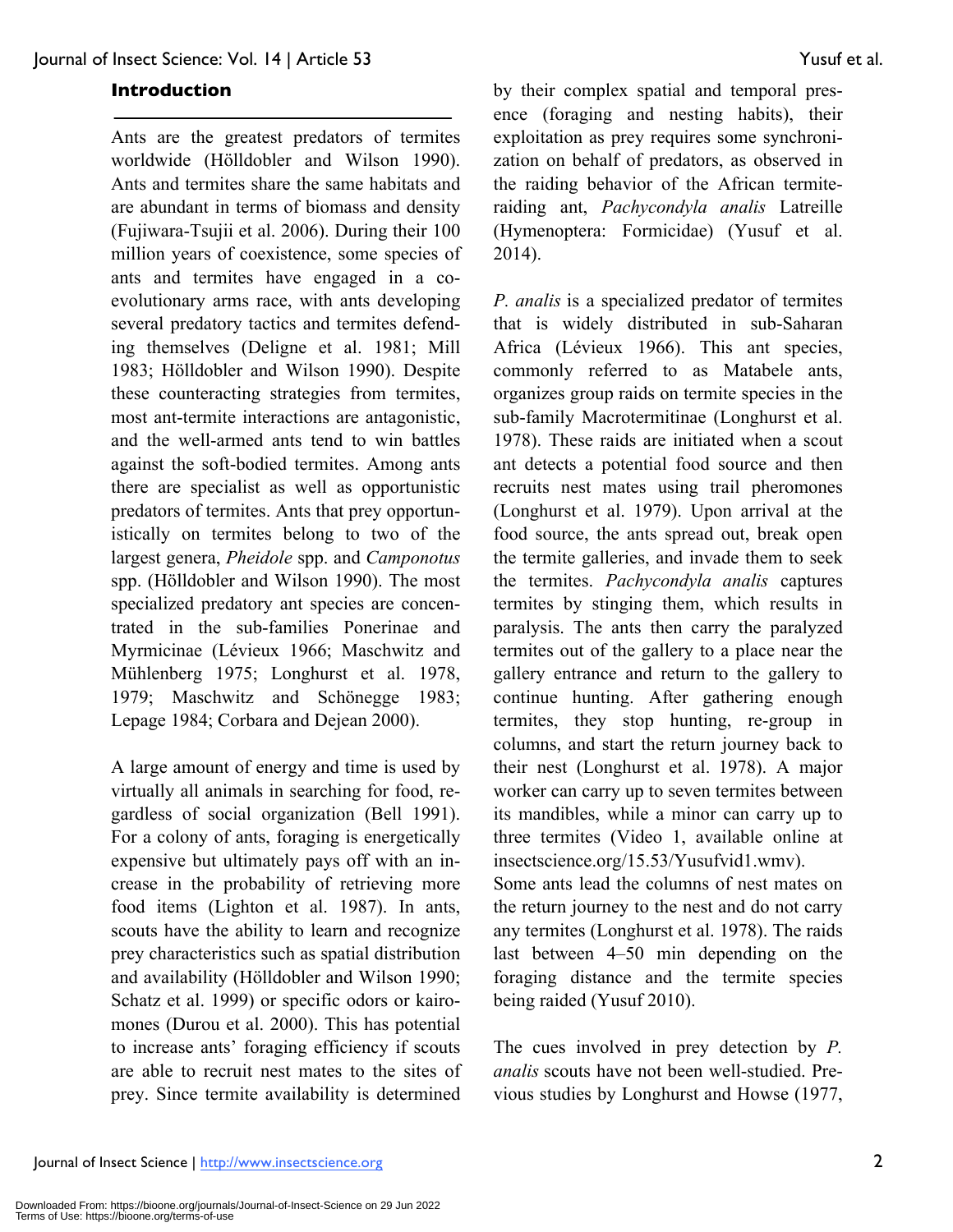1978) reported that *P. analis* scouts either use kairomones or mechanical cues of termite origin to detect potential termite prey. However, New (1991) was of the opinion that *P. analis* scouts detect termites using termite pheromones, which serve as kairomones for *P. analis*. The suggestion by Longhurst and Howse (1977) that the ants are using "extractable chemicals from termites incorporated into soil sheets" has not been supported by experimental evidence, which shows that the cues can be detected by *P. analis* while foraging for termites.

The present study was designed to test whether pheromones emitted by the termites act as kairomones for the ants to seek and capture their prey. Responses of worker ants to the odors of termites, termite galleries ("soil sheets"), and termites inside their galleries were used to identify potential sources of kairomones. The composition of the chemical components from these odor sources was identified using gas chromatography-mass spectrometry (GC-MS) analysis.

#### **Materials and Methods**

#### **Study insects**

Six colonies of *P. analis* with all representative individuals (queen, workers, males, brood, and eggs) were excavated from nests at Mpala Research Centre (0° 17' N, 37° 52' E) in Central Kenya, 250 km north of Nairobi. The ant colonies were kept in artificial nest boxes (20  $\times$  20  $\times$  20 cm) made of aluminum that were connected to foraging arenas (1.5  $\times$ 1.0 m) made of Perspex (www.perspex.com). The nests were maintained at  $25 \pm 1$ °C, 50– 60% relative humidity, and a 12:12 L:D photoperiod (Yusuf et al. 2013). Ants were fed live termites (mainly from the subfamily Macrotermitinae) collected twice daily around the *icipe* (African Insect Science for Food and Health) campus of Duduville in Nairobi, Kenya. Termites (*Odontotermes* sp.) and gallery soils used for bioassays were obtained from termite foraging galleries in and around the Duduville campus.

#### **Bioassays**

The olfactory responses of major and minor *P. analis* workers to odors were tested in a Ytube olfactometer. The odor source consisted of: (a) 40 workers and 10 soldiers (termites only), (b) 250 g gallery soil (termite gallery soil only), (c) a combination of (a) and (b), and (d) a choice between (a) and (c), but this time increasing the number of termites in (a) to 100 (80 workers and 20 soldiers). In order to simulate ant foraging and raiding behavior as observed in the field, all bioassays were carried out in the mornings (07:00–10:00) and evenings (16:00–17:30) over a number of days using ants from six different colonies.

#### **Y-tube olfactometer**

The olfactometer consisted of a glass Y-tube (base 7.5 cm long; Y-arms each 7.5 cm long; internal tube 10 mm outer diameter). The Ytube apparatus was modified after the design of Carroll et al. (2006). The two arms and base tube of the olfactometer were connected to Teflon tubes of similar size that were attached directly to the odor and vacuum sources. A mesh screen was placed at each end of the olfactometer to prevent test ants from getting out of the test arena into the Teflon tubing. Odor sources were placed in 200 mL glass chambers with screw tops containing inlets for incoming air and outlets for odors to exit into the Y-tube. Charcoalpurified air was passed into the odor chambers at a flow rate of 250 mL/min. One of the Yarms was connected to an odor source while the other was connected to an empty jar with only clean air (blank) passing through, except in the case of (d) above. The odors were ex-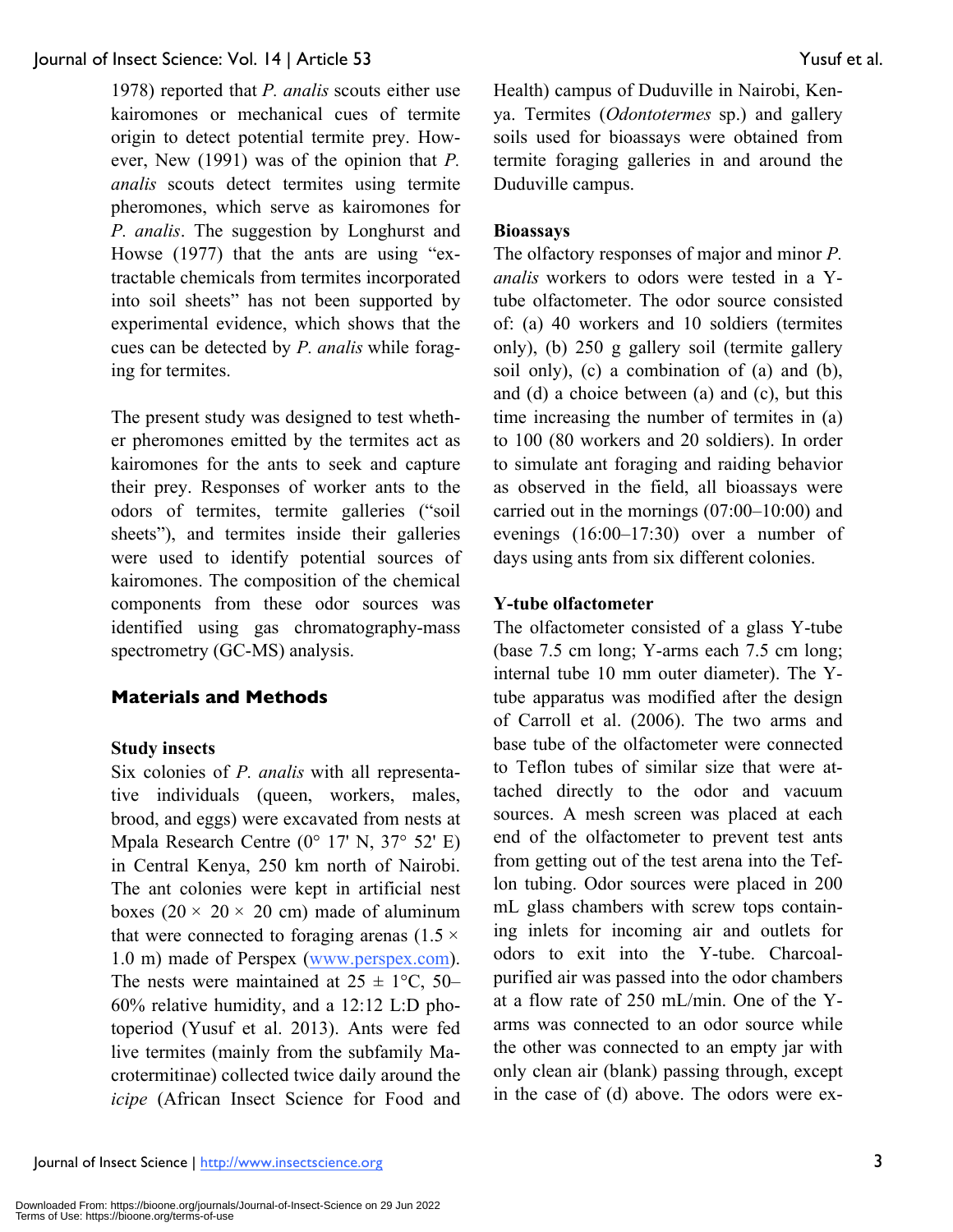tracted through the base arm at 500 mL/min by a vacuum pump to ensure a steady flow and to prevent odors from building up in the Y-tube.

Test ants were introduced individually by disconnecting the Y-tube at its base and allowing the ant to walk into the olfactometer. Subsequently, the tube was reconnected to reestablish the airflow from the odor sources through the arms and out at the base towards the vacuum pump. Each ant was allowed to settle down for 5 min, after which its behavior was monitored. A choice was recorded when an ant stayed for at least 1 min in an arm, or when it frequently visited an arm. No choice was recorded when the ant remained in the base arm for more than 5 min. Each test was terminated after 10 min from the introduction of the ant into the Y-tube. Sixty ants were used for each treatment (30 minor and 30 major workers). To avoid positional bias, odor chambers were switched after every replicate. A clean Y-tube was used for each ant test in order to avoid carryover of odors. Parts between the Y-tube, vacuum, and odor sources were changed or cleaned with soapy water and rinsed with Dichloromethane and acetone after each bioassay to remove traces of odors or contaminants. Glassware was cleaned with Teepol (www.teepol.co.uk) laboratory detergent, rinsed with acetone, and dried for five hours at 160°C in an oven. Teflon parts were rinsed with acetone and water to remove odors and then flushed with a stream of nitrogen to dry.

### **Extraction of compounds and chemical analyses**

Approximately 2 g of termite gallery soil was weighed into a clean 2 mL glass vial, and to this 1 mL of *n*-pentane was added. The sample was vortexed for about 10 min, and then extracted for 2 hr at room temperature, after

which the supernatant was filtered through solvent-cleaned glass wool and concentrated under charcoal-purified nitrogen to about 100 µL. If samples were not analyzed immediately, they were stored in the freezer at -20°C until used.

Ten termites that were previously killed on ice were extracted in 1 mL of *n-*pentane kept on ice for 2 hr. After extraction, the extracts were filtered through glass wool and the filtrate concentrated under nitrogen to 100 µL. Extracts were either analyzed immediately or stored at -20°C until used.

#### **GC/GC-MS analyses**

GC analysis was carried out on an HP 5890 Series II gas chromatograph (Hewlett Packard, www.hp.com) equipped with a flame ionization detector and an HP-5 column (30 m  $\times$  0.25 mm ID  $\times$  0.25 µm film thickness). Nitrogen was used as a carrier gas, with a column pressure of 46 psi and injection temperature of  $250^{\circ}$ C. One  $\mu$  L of sample was injected in the splitless mode, with the oven temperature programmed at 60°C for 5 min and increased at 10°C/min to 250°C, and held at this temperature for 13 min. GC-MS analysis was carried on an Agilent Technologies 7890A gas chromatograph (www.agilent.com) equipped with a capillary column HP-5 MS  $(30 \text{ m} \times 0.25 \text{ mm} \text{ ID} \times 0.25 \text{ \mu m} \text{ film thickness})$ (Hewlett Packard) and coupled to a 5795C mass spectrometer. One µ L of each sample was injected in the splitless mode, and helium was used as the carrier gas at  $1.0 \text{ mL min}^{-1}$ . The oven was programmed at 35<sup>o</sup>C for 5 min, increased to  $250^{\circ}$ C at  $10^{\circ}$ C min<sup>-1</sup>, and then held at this temperature for 15 min. The analysis was carried out at 70 eV in the electron impact ionization mode. Identities of the compounds were confirmed using commerciallyavailable synthetics (where possible) and ten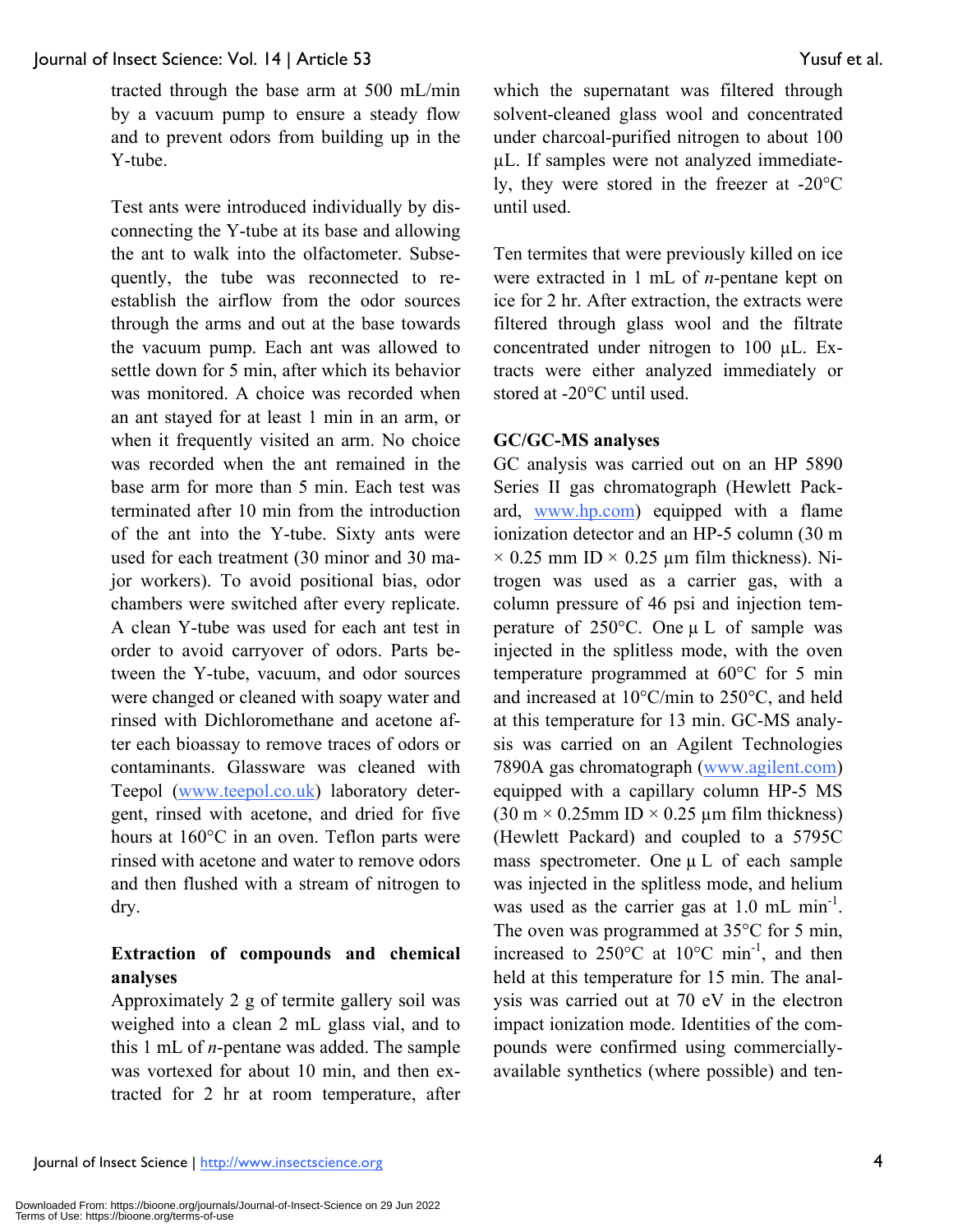tatively based on comparison with published mass spectra and retention indices.

#### **Statistical analyses**

Data analysis was carried out using SAS version 9.2 (SAS Institute, www.sas.com). Data obtained using the Y-tube olfactometer assays were analyzed using a chi-square test to test whether odors were more attractive to ants than the control (blank). Ants that did not make a choice were not included in the analysis. Because the olfactometer assays were performed under the same conditions, individual assays were pooled in order to evaluate the differences in attractiveness of the three odor sources for major and minor workers. A logistic regression model was fitted to the data using PROC GENMOD.

#### **Results**

#### **Bioassays**

In general, significantly more ants (65%) responded to the treatment odors than to the control (clean air). Responses of both major and minor workers to termite gallery soil were significantly higher than the control (Figure 1A). Twenty-one majors, representing 81% of all major workers, responded to the gallery soil odor, as compared to the 19% that responded to the control ( $\chi^2$  = 11.56, *P* < 0.001,  $n = 26$ ). In the case of minors, 85% chose the gallery soil and 15% chose the control ( $\chi^2$  = 12.46,  $P < 0.001$ , n = 26). Minors (82% vs. 18% control;  $\chi^2$  = 8.90, *P* < 0.01, n = 22) were more responsive to termite odors than majors (67% vs. 33% control;  $\chi^2$  = 4.33, *P* < 0.05, n = 21) (Figure 1B). Both majors (95% vs. 5% control  $\chi^2$  = 18.18, *P* < 0.001, n = 22) and minors (91% vs. 9% control;  $\chi^2 = 14.72$ ,  $P <$ 0.001,  $n = 22$ ) were highly attracted to the odors from termite galleries (Figure 1C).

Given a choice between odors from termites only or termites in the gallery soil, the difference in the response of both major and minor workers to these odors were not statistically significant (majors:  $\chi^2$  = 0.33, *P* = 0.56, n = 22; minors:  $\chi^2$  = 11.56, *P* = 0.67, n = 27) (Figure 2). When the responses of both major and minor workers were pooled for all the odors tested, the response of workers to the odors from the gallery soil and those from the gallery with termites inside was not significantly different  $(P = 0.54)$ . However, responses of the ants to odors from termites and to the combined odors from termites and gallery were significantly different  $(P = 0.04)$ , with no differences between the responses of major and minor workers  $(P = 0.84)$ .

In choice tests with termite odors only and those from termites in galleries, both worker ant castes responded more to the odors from termites in galleries than to odors from termites alone (Figure 2). Although the ants did not show any strong preference for termites in galleries over termites alone, the presence of termites in galleries could be used by scout ants as an olfactory cue for choosing galleries to attack. For a scout to make a decision to label a gallery as a potential food source, it has to detect the presence of termite prey inside the galleries by the use of either chemical or mechanical cues of termite origin.

#### **Identification of chemicals**

Using GC-MS, 17 components were identified from the odors of the termite gallery soil and the termites only (Figure 3). These components were mainly hydrocarbons and esters. The odors from the termite gallery were compositionally richer, with 13 components compared to nine in the odor profile of termites (Figure 3). A combination of the two sets of odors seems to have the potential to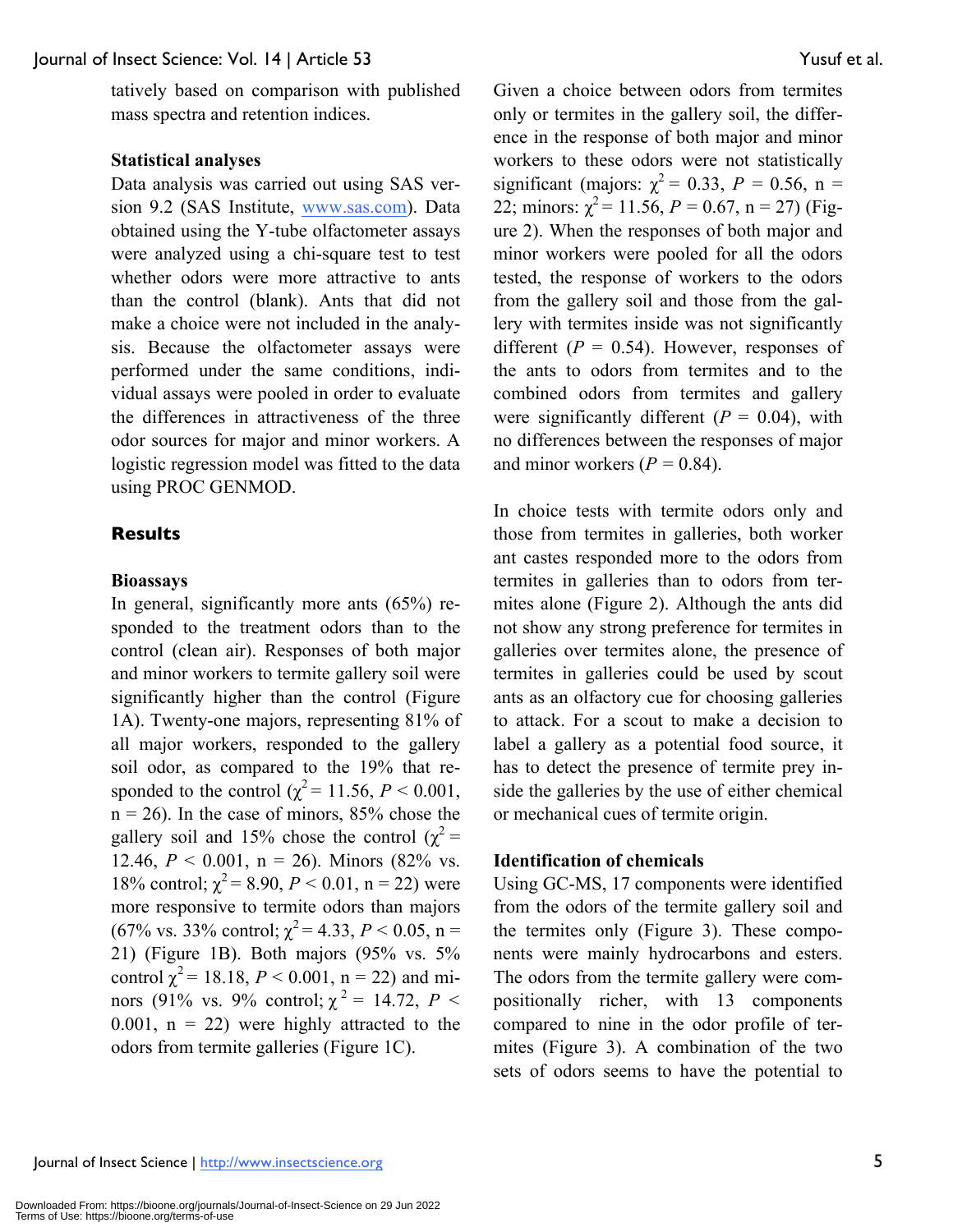enhance the response of the scouts (Figures 1C and 2).

#### **Discussion**

The results from the Y-tube olfactometer bioassays showed that workers of *P. analis* were attracted by olfactory cues associated with both termites and termite galleries, which suggests that they use both to locate prey. The combined odors from termites in their galleries were most attractive to both major and minor ant workers, and it appeared that major ant workers were more sensitive to detecting these odors than minors. This difference in sensitivity may be associated with the fact that major workers are frequently engaged in scouting for food and possibly have an enhanced ability to detect these potential food sources for the colony. The specialization of major workers in locating potential food sources accurately was observed in the field during raids, of which only five (out of 330) observed raids were unsuccessful (Yusuf 2014).

Longhurst and Howse (1978) performed behavioral assays with scout ants (major workers) in the field and found that the ants responded most to dry soil sheeting containing live termites; they speculated that the ants were responding to mechanical cues of the termites drumming their heads on the soil sheets. However, in bioassays involving extracts of a variety of materials, Longhurst and Howse (1978) discovered that ants responded differently to these extracts, indicating that they can respond both to olfactory and mechanical cues. In the present study, field observations showed no raids by ants on fresh termite soil, and as such this type of soil was not included in the study. Furthermore, in preliminary assays, ants did not discriminate bebetween odors from wet soil sheeting and the clean air. The results revealed that *P. analis*  workers use olfactory cues to locate termite prey accurately in the absence of visual or mechanical cues, which adds a new dimension to *P. analis* host location.

Comparatively, minor workers responded more to odors from termites only and termite galleries than major workers did. These slight differences were not apparent when odors of the termites in the galleries were offered to different worker groups against a blank. The differences in the responses may be associated with the type of tasks minor workers undertake most, especially during raids. During raids, the smaller body size of minor workers allows them to enter deep inside the termite galleries to seek, paralyze, and carry prey from the galleries. A similar sensitivity to olfactory cues of chemical origin by minor workers was observed in assays that were carried out on volatile cues from conspecific *P. analis* workers (Yusuf et al. unpublished data).

Although this is the first demonstration that *P. analis* use olfactory cues for detecting prey, a previous study had reported a similar detection mechanism in the Myrmicinae ant, *Crematogaster scutellaris*, which used olfactory cues to detect its fig wasp prey (Schatz et al. 2003). The use of allomones in detecting termites has also been described for the larvae of *Lomamyia latipennis* (Johnson and Hagen 1981).

In the present study, chemical profiles of gallery soils and those of *Odontotermes* sp. (termites) were found to be different, with the exception of five hydrocarbons (*n-*heptane, *n*octane, *n-*eicosane, *n-*pentacosane, and squalene) common to the profiles of these two antattractive sources (Figure 3). The odors from the gallery soil were qualitatively richer than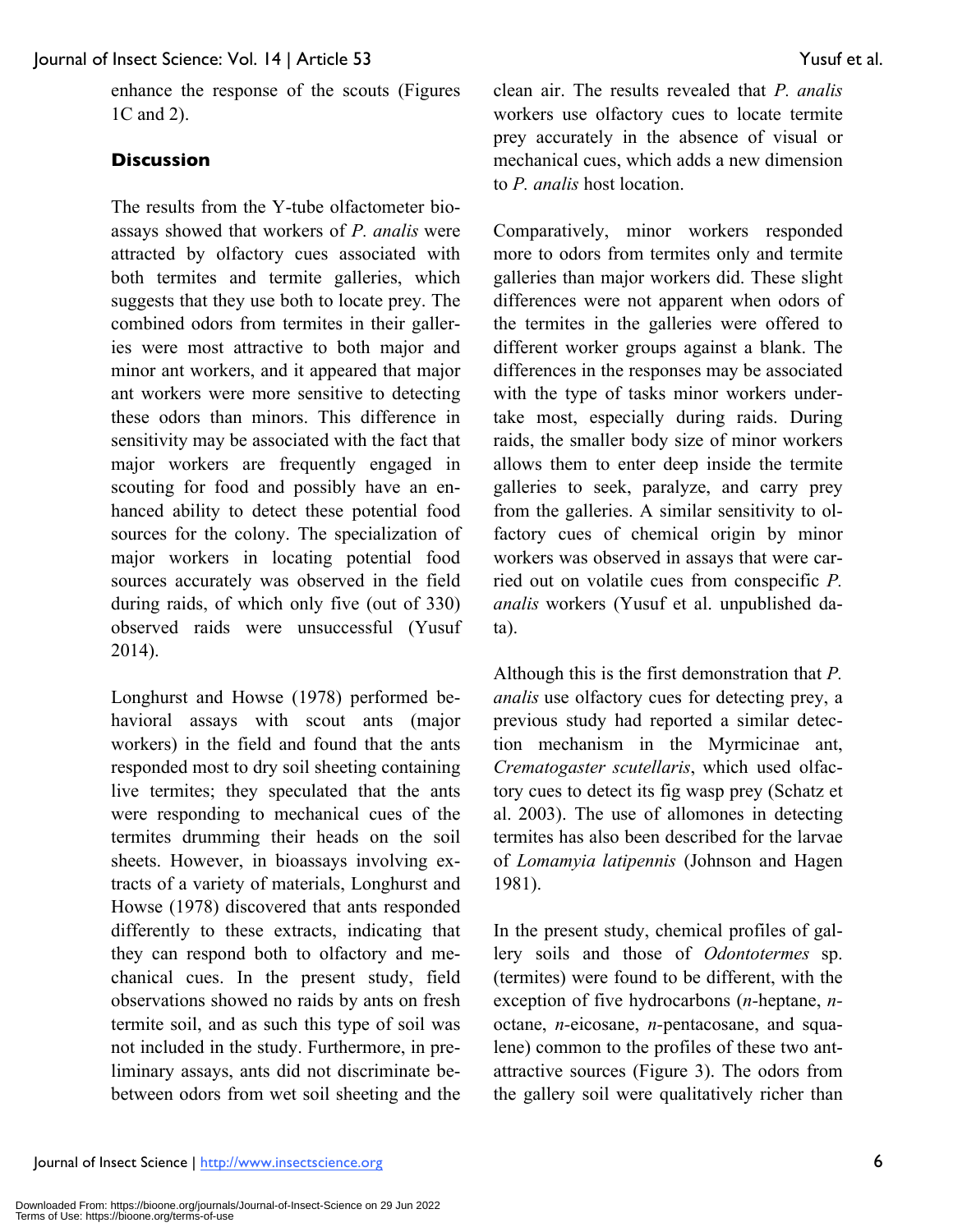those from the termites. However, about sixfold more odors were released by the termites (Figure 3). This is the first time the potential chemical cues from both termites and their galleries have been identified in relation to the raiding behavior of *P. analis*. The presence of naphthalene and its derivative 2-naphthalenemethanol in the odors of the galleries, which are known insect repellents, had previously been reported for subterranean termites (McLaughin 2004). Termites use naphthalene and related compounds as a repellent against other insects, especially ant predators. Naphthalene and a naphthalene derivative of plant origin (2-acetonaphthone) have also been reported as repellents for termites (Henderson et al. 2007). The chemicals in the termite soil galleries are believed to come from intestinal secretions of workers, who mix them with soil particles and their saliva (Briunsma and Leuthold 1977). These chemical components of termite origin embedded in the galleries could be used by *P. analis* scouts as an indicator of the presence of termites before detecting other cues associated with the termites themselves, such as mechanical cues like vibrations.

The ability of *P. analis* to be attracted to odors from termite galleries that include the presence of known ant repellents shows that this ant could have evolved to use naphthalene and its derivatives of termite origin as possible kairomones in addition to other components from the cues.

In conclusion, this study investigated the roles of olfactory cues in the detection of termite prey by the termite-specific ant *P. analis*. The results suggest that ant scouts initially detect chemical cues (which act as possible kairomones) from termite galleries and then use a combination of cues of termite origin (which could include mechanical cues) and those of

galleries to identify a potential food source and initiate a raid. Both major and minor workers of *P. analis* detect these chemical cues. However, the identity of the behaviorally-active components contributing to detection of the termite food source, either separately or in combination, needs to be established in future research.

#### **Acknowledgements**

We thank Dr. Baldwyn Torto of *icipe*, Nairobi, Kenya, for his suggestions and advice, and for hosting A. A. Yusuf in his lab. Comments from Mrs. O. Okosun and two anonymous reviewers are highly appreciated. This research was funded in part by the Dutch SII through project 2004/09 Activity No. 10799 to *icipe*, The National Research Foundation (NRF), and a DAAD fellowship to AAY.

#### **References**

Bell WJ. 1991. *Searching behaviour: the behavioural ecology of finding resources*. Chapman and Hall.

Briunsma O, Leuthold RH. 1977. Pheromones involved in the building behaviour of *Macrotermes subhyalinus* (Rambur). *Proceedings of the 8th International Congress of I.U.S.S.I., Wageningen* 257–258.

Carroll MJ, Schmelz ER, Meagher RL, Teal PEA. 2006. Attraction of *Spodoptera frugiperda* larvae to volatiles from herbivoredamaged maize seedlings. *Journal of Chemical Ecology* 32: 1911–1924.

Corbara R, Dejean A. 2000. Adaptive behavioural flexibility of the ant *Pachycondyla analis* (*Megaponera foetens*) (Formicidae: Ponerinae) during prey capture. *Sociobiology* 36: 465–483.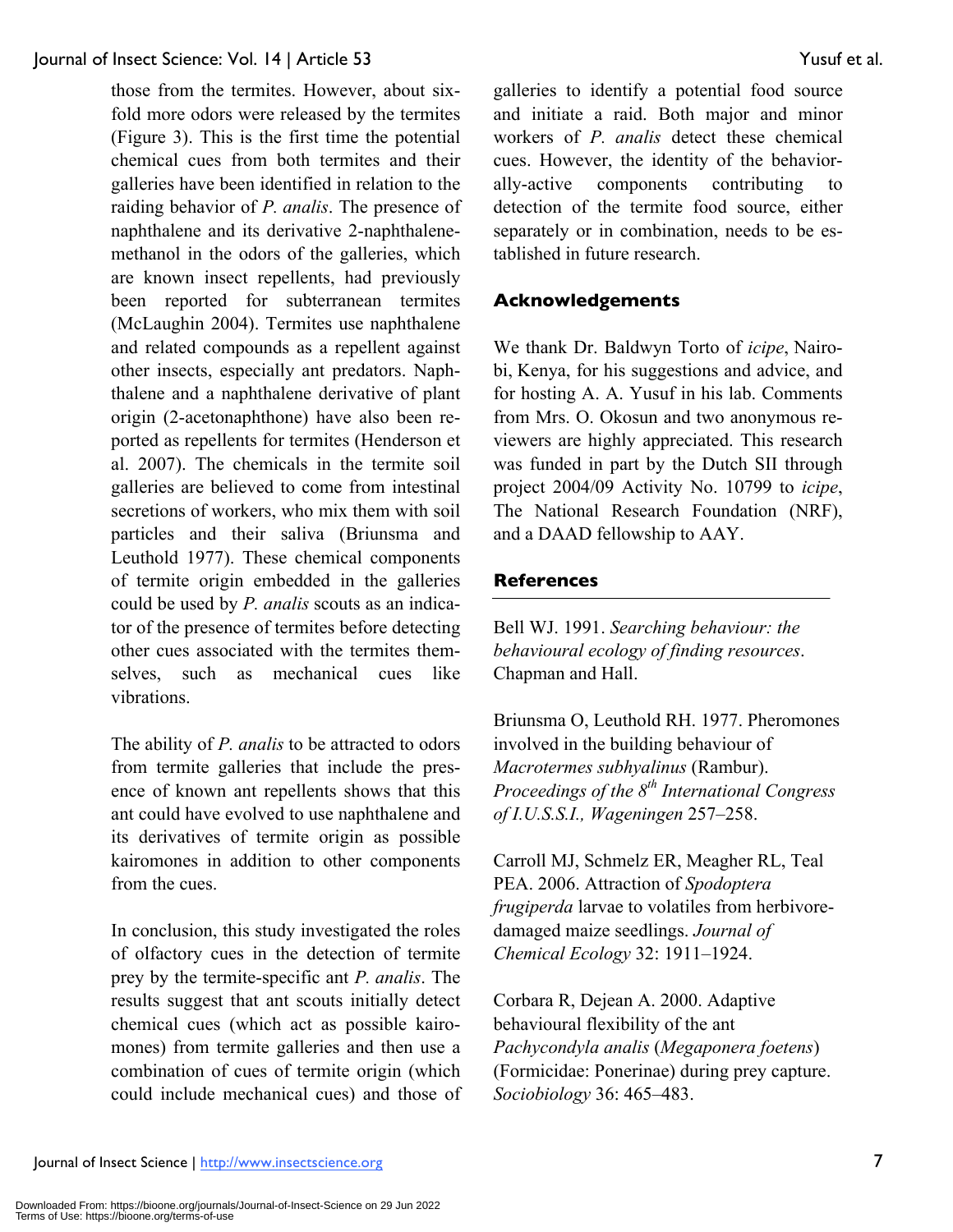Deligne J, Quennedey A, Blum MS. 1981. The enemies and defense mechanisms of termites. In: Hermann HR, Editor. *Social Insects*, volume 2. pp. 1–76. Academic Press.

Dorou S, Lauga J, Dejean A. 2000. Intensive food searching in humid patches: adaptation of a Myrmicinae ant to environmental constraints. *Behaviour* 138: 251–259.

Fujiwara-Tsujii N, Cheong CH, Maryati M, Yamaoka R. 2006. Identification of a potent termite repellent from the Bornean Dolichoderine ant *Dolochoderine sulcaticepus* (Hymenoptera: Formicidae). *Journal of Tropical Biology and Conservation* 2: 71–78.

Henderson G, Adams PK, Mao L. 2007. Natural plant extracts in Formosan Subterranean termite control. *Louisiana Agriculture Magazine* 50: 15.

Hölldobler B, Wilson EO. 1990. *The Ants*. Harvard University Press.

Johnson JB, Hagen KS. 1981. A neuropterous larva uses an allomone to attack termites. *Nature* 289: 506–507.

Lepage, M. 1984. Distribution, Density and Evolution of *Macrotermes bellicosus* Nests (Isoptera: Macrotemitinae) in the North-East of Ivory Coast. *Journal of Animal Ecology* 53: 107–117.

Lighton JRB, Bartholomew GA, Feener DH. 1987. Energetics of locomotion and load carriage and a model of the energy cost of foraging in the leaf-cutting ant *Atta coloumbica* Guer. *Physiological Zoology* 60: 524–537.

Longhurst C, Howse PE. 1977. Predatory

behavior of *Megaloponera foetens* on termites in Nigeria. *Proceedings of the 8th International Congress of I.U.S.S.I., Wageningen* 121–122.

Longhurst C, Johnson RA, Wood TG. 1978. Predation by *Megaloponera foetens* (Fabr.) (Hymenoptera: Formicidae) on Termites in the Nigerian Guinea Savannah. *Oceologia (Berl)* 32: 101–107.

Longhurst C, Howse PE. 1978. The use of kairomones by *Megaloponera foetens* (Fab.) (Hymenoptera: Formicidae) in the detection of its termite prey. *Animal Behaviour* 26: 1213– 1218.

Longhurst, C, Baker R, Howse PE. 1979. Termite predation by *Megaponera foetens*  (Fab.) (Hymenoptera: Formicidae) Coordination of Raids by Glandular Secretions. *Journal of Chemical Ecology* 5: 703–719.

Longhurst C, Howse PE. 1979. Foraging, Recruitment and Emigration in *Megaloponera foetens* (Fab.) (Hymenoptera: Formicidae) from the Nigerian Guinea Savannah. *Insectes Sociaux* 26: 204–215.

Lévieux J. 1966. Noté préliminaire sur les colonnes de chasse de *Megaponera foetens* F. (Hymenoptera: Formicidae). *Insectes Sociaux* 13: 117–126.

Maschwitz U, Mühlenberg M. 1975. Zur Jagdstrategie einger orientalischer *Leptogenys*-Artens (Formicidae). *Oecologia* 20: 65–83.

Maschwitz U, Schönegge P. 1983. Forage communication, nest moving recruitment, and prey specialisation in the oriental ponerine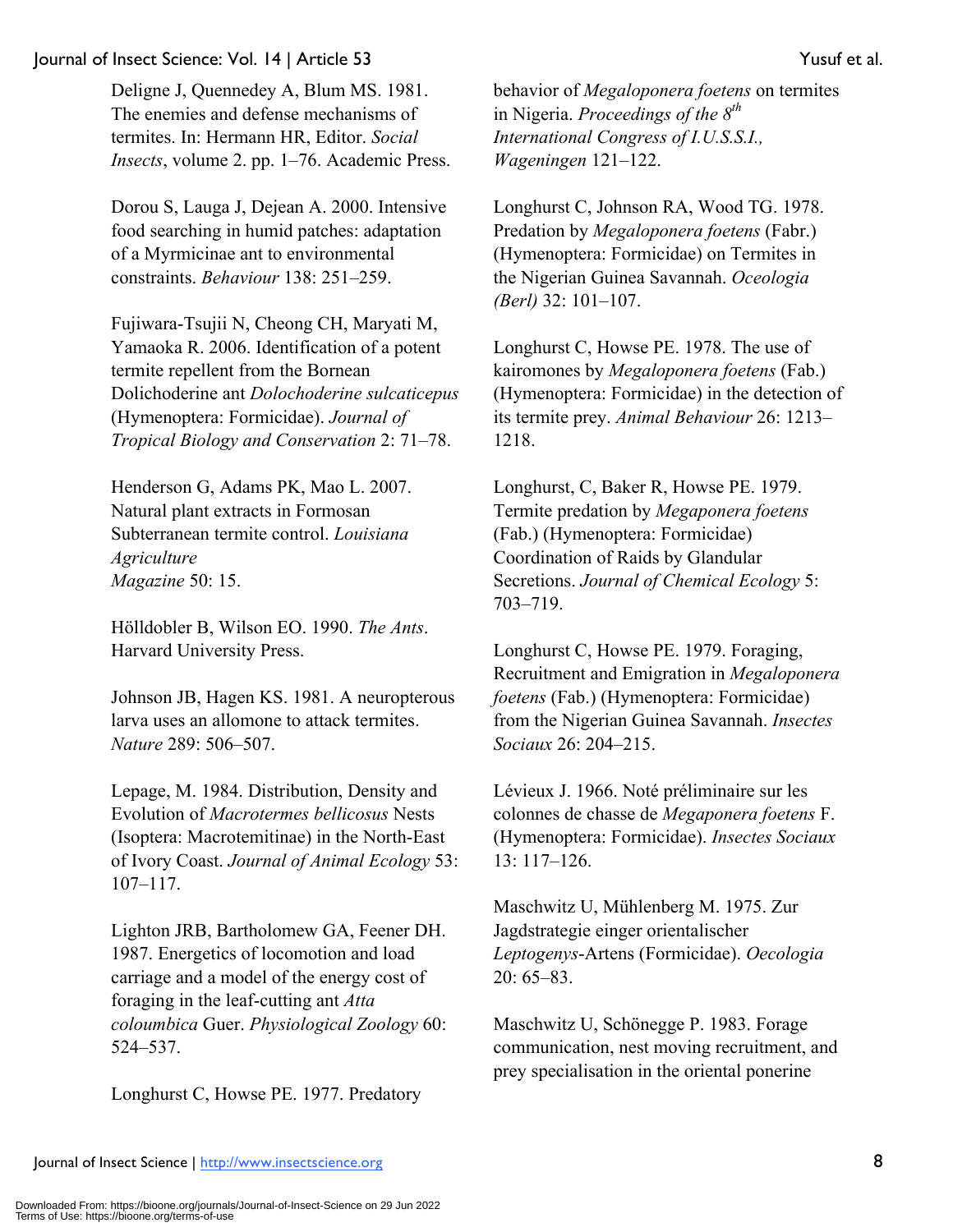*Leptogenys chinensis*. *Oecologia* 57: 175– 182.

Mill AE. 1983. Behavioural and toxic effects of termite defensive secretions on ants. *Physiological Entomology* 8: 413–418.

McLaughlin P. 2004. *Volatiles associated with Formosan subterranean termites and related methods development*. M.Sc. Thesis, Louisiana State University, Louisiana, USA.

New TR. 1991. *Insects as Predators*. South Wales University Press.

Schatz B, Lachaud JP, Beugnon G. 1999. Spatio-temporal learning by the ant *Ectatomma ruidum*. *Journal of Experimental Biology* 202: 1897–1907.

Schatz B, Anstett MC, Out W Hossaert-McKey M. 2003. Olfactive detection of fig wasps as prey by the ant *Crematogaster scutellaris* (Formiciadae: Myrmicinae). *Naturwissenschaften* 90: 456–459.

Yusuf AA. 2010. *Termite raiding by the Ponerine ant Pachycondyla analis (Hymenoptera: Formicidae)*. Ph.D. Thesis, University of Pretoria, Pretoria, South Africa.

Yusuf AA, Crewe RM, Pirk CWW. 2013. An effective method for maintaining the African termite-raiding ant *Pachycondyla analis* in the laboratory. *African Entomology* 21: 132–136

Yusuf AA, Gordon I, Crewe RM, Pirk CWW. 2014. Prey choice and Raiding Behaviour of the Ponerine ant *Pachycondyla analis* (Hymenoptera: Formicidae). *Journal of Natural History* 48: 345–358.